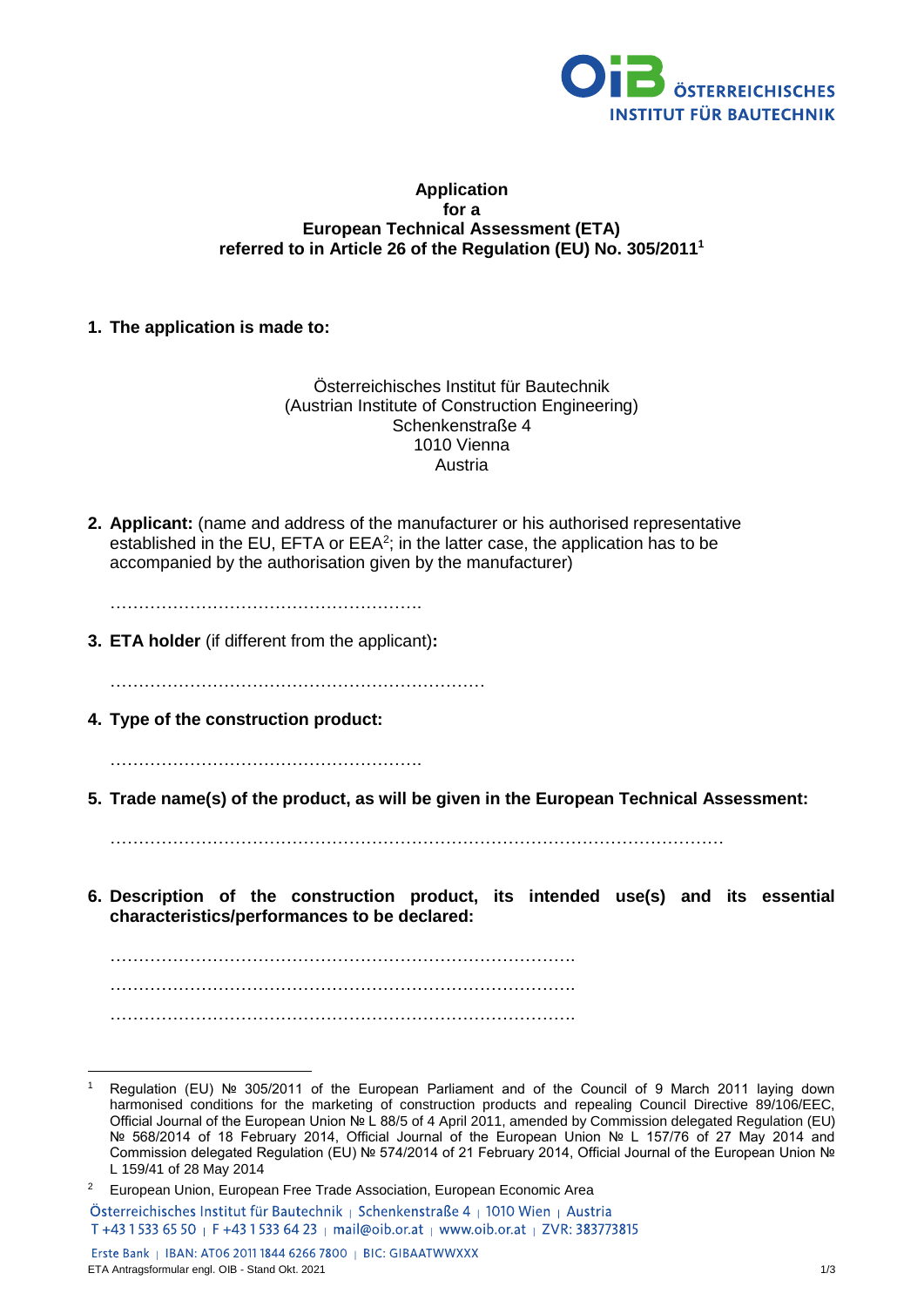

### Please indicate\*:

| The product is not covered by a harmonised standard                                                                                                 |
|-----------------------------------------------------------------------------------------------------------------------------------------------------|
| The product is not fully covered by the harmonised standard EN<br>Justification based on the conditions given in Art. 19 (1) of the Regulation (EU) |
| The product is covered by ETAG  (used as an EAD according to Art. 66 (3) of the<br>Regulation (EU) No. 305/2011)                                    |
| The product is covered by EAD                                                                                                                       |
| The product is not fully covered by ETAG  (used as an EAD according to Art. 66 (3)<br>of the Regulation (EU) No. 305/2011) or EAD<br>Justification: |

# **7. Manufacturing plant(s), where the construction product is being to be produced:**

……………………………………………………………………….. ……………………………………………………………………….. ………………………………………………………………………..

## **8. Declaration of the applicant:**

Herewith the applicant declares,

- $\Box$   $\dot{\Box}$  that not any request for a European Technical Assessment for the construction product referred to in items 4 and 5 has been placed to any other TAB
- $\Box$   $\sim$  that a request for a European Technical Assessment for the construction product referred to in items 4 and 5 has been placed to (Name of the other TAB)

…………………………………………………………………………….

That request was rejected/withdrawn, because……